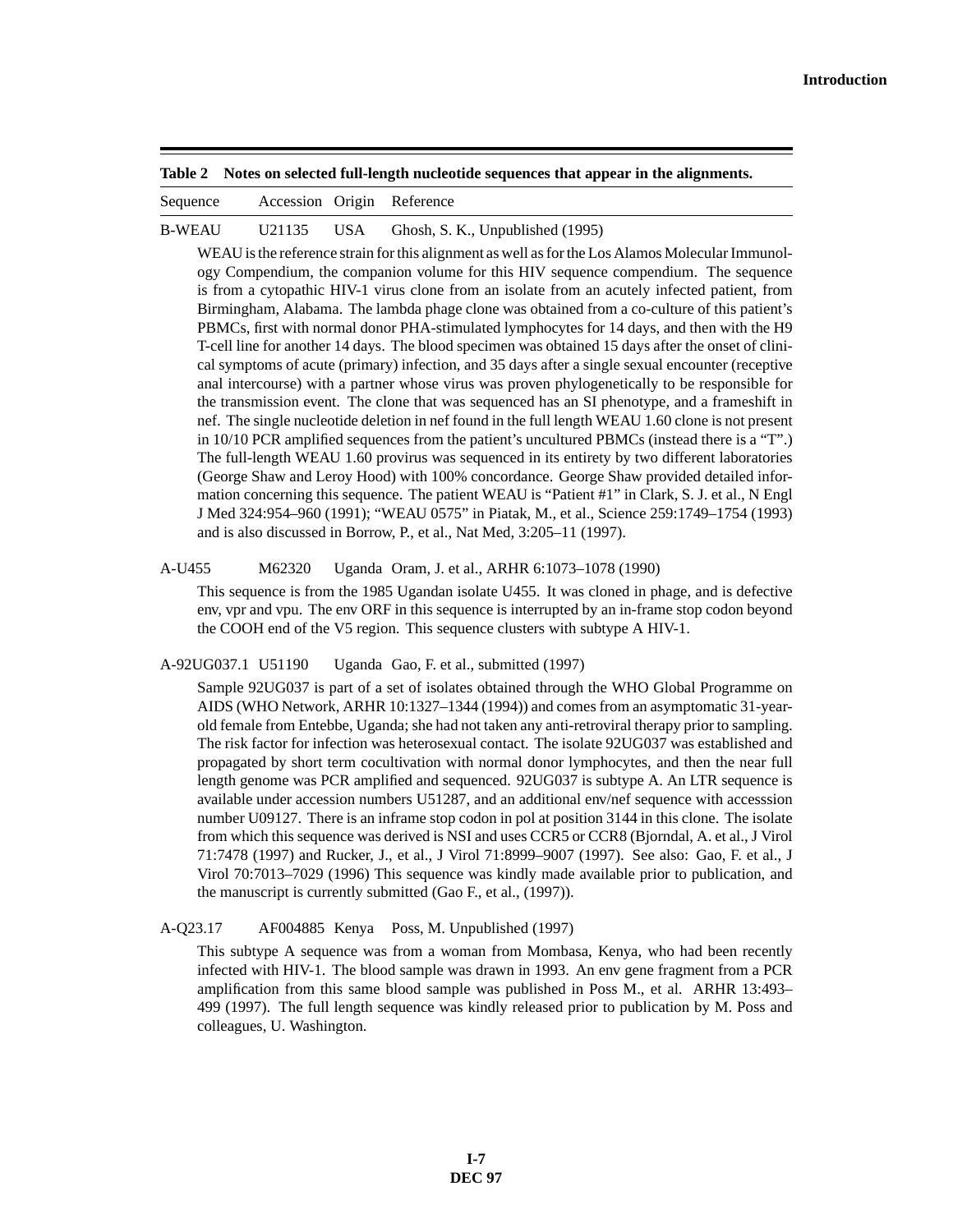| <b>Table 2</b> | (cont.) |
|----------------|---------|
|----------------|---------|

|                   | Sequence Accession Origin Reference |            |                                                                                                                                                                                                                                                                                                                                                                                                                                                                                                                                                                                                                                                                                                                 |
|-------------------|-------------------------------------|------------|-----------------------------------------------------------------------------------------------------------------------------------------------------------------------------------------------------------------------------------------------------------------------------------------------------------------------------------------------------------------------------------------------------------------------------------------------------------------------------------------------------------------------------------------------------------------------------------------------------------------------------------------------------------------------------------------------------------------|
| <b>B-MN</b>       | M17449                              | <b>USA</b> | Gurgo C., et al., Virology 164:531-536 (1988)                                                                                                                                                                                                                                                                                                                                                                                                                                                                                                                                                                                                                                                                   |
|                   |                                     |            | MN is from one of the earliest available isolates, and is a commonly used reference and vaccine<br>strain. The MN isolate was taken from a 6 year old male pediatric AIDS patient in 1984. The MN<br>sequence was cloned from the isolate in lambda phage. The coding sequences for pol, nef and vpu<br>are prematurely truncated. A set of V3 sequences from this isolate are available L48364-L48379,<br>Lukashov, V. and Goudsmit J., AIDS 9:1307-1311 (1995)                                                                                                                                                                                                                                                |
| B-AD <sub>8</sub> | AF004394 USA                        |            | Theodore, T. S., et al., ARHR 12:191-194 (1996)                                                                                                                                                                                                                                                                                                                                                                                                                                                                                                                                                                                                                                                                 |
| (1991)            |                                     |            | AD8 is a molecular clone that was replication competent after reconstruction. It has a defective<br>vpu due to the loss of the start codon. It was derived from the macrophage tropic isolate AD87.<br>AD87 was derived from isolate ADA, described in Westervelt, P., et al., 88:3097-3101 PNAS                                                                                                                                                                                                                                                                                                                                                                                                                |
| <b>B-WR27</b>     | U26546                              | <b>USA</b> | Salminen, M. O., et al., Virology 213:80-86 (1995)                                                                                                                                                                                                                                                                                                                                                                                                                                                                                                                                                                                                                                                              |
|                   |                                     |            | WR27 was a patient with clinical progression to Walter Reed Stage 5 when blood was drawn for<br>viral isolation in 1988. This sequence is a from a PCR clone from a primary isolate that was<br>expanded in donor PBMC. The virus sequence had a V3 loop predictive of an SI phenotype. Rev<br>has an inframe stop codon in both exons.                                                                                                                                                                                                                                                                                                                                                                         |
| <b>B-RF</b>       | M17451                              | Haiti      | Starcich, B. R., et al., Cell 45:637–648 (1986)                                                                                                                                                                                                                                                                                                                                                                                                                                                                                                                                                                                                                                                                 |
| (1992)            |                                     |            | RF is among the first isolates, and is commonly used reference and vaccine study strain. The<br>sequence is from the full-length lambda phage clone HAT-3, from isolate RF, cultured in HUT-78<br>cells. RF is from a 28 year old symptomatic Haitian male, who moved to the U.S. in 1980 and<br>was sampled in 1983, shortly before his death. RF has defective gag and vpu genes. Several env<br>genes are available from this isolate, U30778-U30781. See also: Reitz M., et al., ARHR 8:1950                                                                                                                                                                                                                |
| $B-89.6$          | U39362                              | <b>USA</b> | Collman, R., et al., J Virol 66:7517-7521 (1992)                                                                                                                                                                                                                                                                                                                                                                                                                                                                                                                                                                                                                                                                |
| (1995)            |                                     |            | 89.6 is cloned from a highly cytopathic primary macrophage-tropic isolate from an AIDS patient<br>living in Philadelphia, although the patient was originally from Jamaica. 89.6 was cloned in phage<br>and was replication competent after reconstruction. Also see Kim, F., et al., J Virol 69:1755-1761                                                                                                                                                                                                                                                                                                                                                                                                      |
| B-BCSG3 L02317    |                                     | <b>USA</b> | Ghosh, S. K., et al., Virology 194:858-864 (1993)                                                                                                                                                                                                                                                                                                                                                                                                                                                                                                                                                                                                                                                               |
| frame.            |                                     |            | The isolate BC was obtained in 1987, from an individual from the U.S. with terminal AIDS. The<br>clone was obtained after short term co-culture of HUT-78 cells with a PHA-stimulated PBMCs.<br>BCSG3 is the sequence from the provirus SG3; the full length provirus was cloned intact in lambda<br>phage. It is very cytopathic in human T-cell lines, and did not replicate in monocyte-macrophages.<br>BC and BCSG3 replicate more efficiently in chimpanzee than in human lymphocytes. All typical<br>HIV-1 genes are intact except vpu, which is normally 243 bp in length; vpu was disrupted after<br>70 nucleotides by a 23 bp deletion that results in a frameshift and truncation of the open reading |
| <b>B-JRFL</b>     | U63632                              | <b>USA</b> | O'Brien, W. A., et al., Nature 348:69-73 (1990)                                                                                                                                                                                                                                                                                                                                                                                                                                                                                                                                                                                                                                                                 |

This sequence is from an infectious lambda phage clone of the 1986 isolate JRFL, derived from from the brain of a patient who died with Kaposi's sarcoma and severe AIDS encephalopathy. The infectious clone JRCSF was isolated from the CSF of the same patient. Both are NSI. Also see: Pang, J., et al., JAIDS, 4:1082–92 (1991) and Klasse, P. J., et al., ARHR 12:347–350 (1996).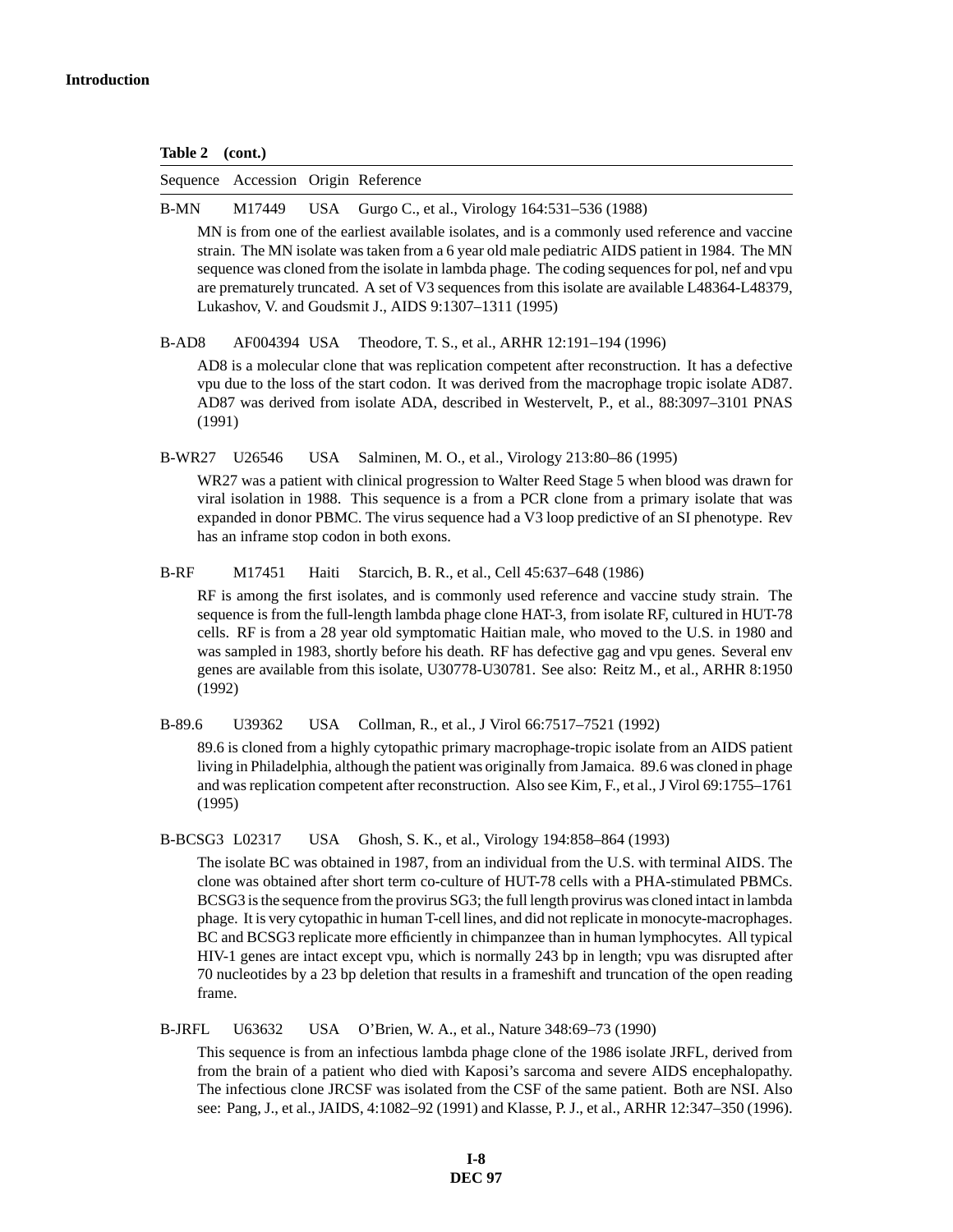#### **Table 2 (cont.)**

| Sequence Accession Origin | Reference |
|---------------------------|-----------|
|                           |           |

B-JRCSF M38429 USA O'Brien, W. A., et al., Nature 348: 69–73 (1990)

This sequence is from an infectious lambda phage clone of the 1986 isolate JRCSF, derived from from the CSF of a patient who died with Kaposi's sarcoma and severe AIDS encephalopathy. The infectious clone JRFL was isolated from the brain of the same patient. Both are NSI. A SI mutant clone of this isolate has also been sequenced in env U45960. Also see: Pang, J., et al., JAIDS, 4:1082–92 (1991) and Klasse, P. J., et al., ARHR 12:347–350 (1996).

B-OYI M26727 Gabon Wain-Hobson, S., et al., AIDS 3:707 (1989)

This sequence is derived from the Gabonese isolate OYI, isolated from a healthy HIV-1 infected individual. GA.OYI was the first viral sequence from Africa that was found to phylogenetically cluster with North American viruses. This sequence is from a lambda phage clone, and the cloned provirus was functionally defective. The vpu gene does not have a start codon.

B-CAM1 D10112 UK McIntosh, A., Unpublished (1991)

This sequence is from the British isolate CAM1. It has a defective vpu gene. McIntosh A, and Karpas A, Thesis (1991), Cambridge University, England.

B-NY5 M38431 USA Willey, R., et al., PNAS 83:5038–5042 (1986)

This sequence is from the 1984 New York T-cell tropic isolate NY5. It was cloned in lambda phage and is not replication competent. It has a defective vpu gene due to the loss of the start codon. See also GenBank accession number K03346, for an env gene sequence from this isolate.

B-pNL43 M19921 USA/France Adachi, A., et al., J Virol 59, 284–291 (1986)

A NY5/LAI laboratory generated chimera that has been extensively studied, with envelope from LAI(BRU) and gag-pol from NY5.

B-HXB2 K03455 France Wong-Staal F., et al., Nature 313:277–284 (1985)

This sequence was from provirus cloned in lambda phage, and is derived from the IIIB isolate related to LAI (see LAI, below). This clone has been extensively studied.

B-LAI K02013 France Wain-Hobson, S., et al., Cell 40:9–17 (1985)

This sequence is from the French isolate LAI (formerly called BRU), and was obtained from a complete provirus cloned in lambda phage. This is an infectious molecular clone after reconstruction. Also see: Alizon, M. et al., Cell 46:63–74 (1986), and Wain-Hobson, S., Science 252:961–965 (1991), for clarification on the origins of early French isolates. The IIIB strain is also very closely related to LAI. There are several other LAI-IIIB related clones that have been fully sequenced (LAI/BRU, BH10, PV22, PM213, MCK1, LW12–3, HXB2, and TH475), but in our printed compendium we include only the two common reference strains HXB2 and LAI; our ftp site alignment includes the full set of full length LAI-related HIV sequences. These were the first HIV isolates, are T-cell tropic, and are the most extensively studied variants in terms of mutational analysis of functional domains, phenotype, vaccine design, and antigenicity. The LW12–3 sequence is a complete viral genome derived from a IIIB/LAI infected lab worker who was first infected in 1985, sampled in 1987, and who was still asymptomatic in 1994 (Reitz, M., ARHR 10:1143–1155 (1994)). As the use of LAI-related cultures, reagents and clones is ubiquitous in AIDS research, these sequences are occasionally found as contaminants in sequencing studies (although LAI/IIIB sequences are certainly not the only possible source of contamination, they are the most common). A very unusual QR insertion in the V3 loop of the Envelope protein has been used as red flag to signal the possibility of LAI/IIIB contaminations.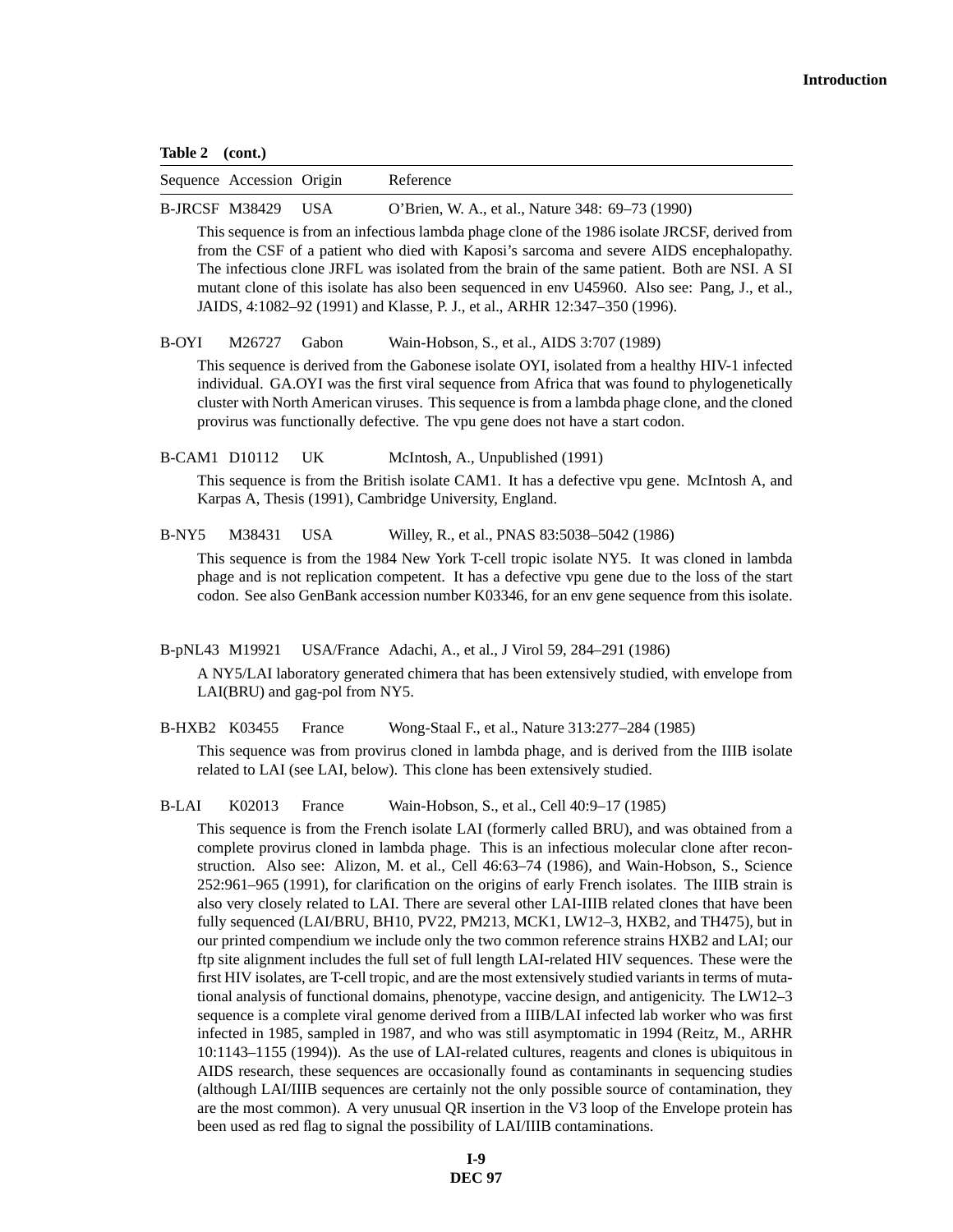**Table 2 (cont.)**

| Sequence | Accession Origin |       | Reference                                   |
|----------|------------------|-------|---------------------------------------------|
| B-YU2    | M93258           | - USA | Li, Y., et al., J Virol 66:6587–6600 (1992) |

YU-2 is a lambda phage clone that is replication competent. It was from the uncultured brain tissue of a patient with AIDS dementia complex. YU2 and YU10 differ by 0.26% in nucleotide sequence, YU-2 was fully replication competent after reconstruction, in both primary T lymphocytes and monocyte-macrophages. TU-2 a defective vpu gene due to the loss of the start codon. Also see Li, Y., et al., J Virol 65: 3973–3985 (1991).

## B-YU10 M93259 USA Li, Y., et al., J Virol 66:6587–6600 (1992)

YU10 is a sequenced lambda phage clone from the same source as YU2, the uncultured brain tissue of a patient with AIDS dementia complex. There is a frame shift mutation in the pol gene in YU10. YU2 and YU10 differ by 0.26% in nucleotide sequence. Also see Li, Y., et al., J Virol 65:3973–3985 (1991).

B-ACH320.2A.2.1 U34604 The Netherlands Guillon, C., et al., ARHR 11:1537–1538 (1995)

This is the sequence of the complete genome of an NSI, macrophage tropic lambda phage clone from an isolate taken from the PBMC of a patient who was making a shift from NSI to SI in bulk phenotype. A syncytium inducing clone from the same isolate has also been completely sequenced, ACH320.2A.1.2. The patient, isolates and phenotype of the molecular clones are described in Groenink, M., et al., J Virol 65:1968–1975 (1991).

B-ACH320.2A.1.2 U34603 The Netherlands Guillon, C., et al., ARHR 11:1537–1538 (1995)

This is the sequence of the complete genome of an SI, syncytium-inducing lambda phage clone from an isolate taken from the PBMC a patient who was making a shift from NSI to SI in bulk phenotype. An NSI clone from the same isolate has also been completely sequenced, ACH320.2A.2.1. The patient, isolates and phenotype of the molecular clones are described in Groenink, M., et al., J Virol 65:1968–1975 (1991)

B-SF2 K02007 USA Sanchez-Pescador, R., et al., Science 227:484–492 (1985) This sequence is from an infectious phage clone from the U.S. isolate ARV-2. ARV-2/SF2 was isolated from the PBMC of a patient with oral candidasis after co-culture with mitogen-stimulated PBMCs, (Levy, J., et al., Science 225:840–842, (1984)). It is a standard reference strain, and has been used for vaccine studies.

B-D31 U43096 Germany Kreutz, R., et al., ARHR 8:1619–1629 (1992)

This sequence is from isolate D31, about which little information is available.

B-MANC U23487 UK Zhu, T., and Ho., D. Nature 374:503–504 (1995)

This sequence was PCR amplified from the 1959 sample "Manchester sailor" kidney tissue (see: Corbitt. G., et al., Lancet 336:51 (1990)). The sequence of the complete genome is available, and it is indistinguishable from contemporary subtype B HIV-1 sequences in phylogenetic analysis. This information, together with the observation that additional tissue samples were HIV PCR negative, suggests that the HIV clone that came from the MANC kidney sample was very likely to be a contemporary clinical contaminant. The sequence was assembled from multiple PCR amplified fragments. All reading frames in this sequence are intact.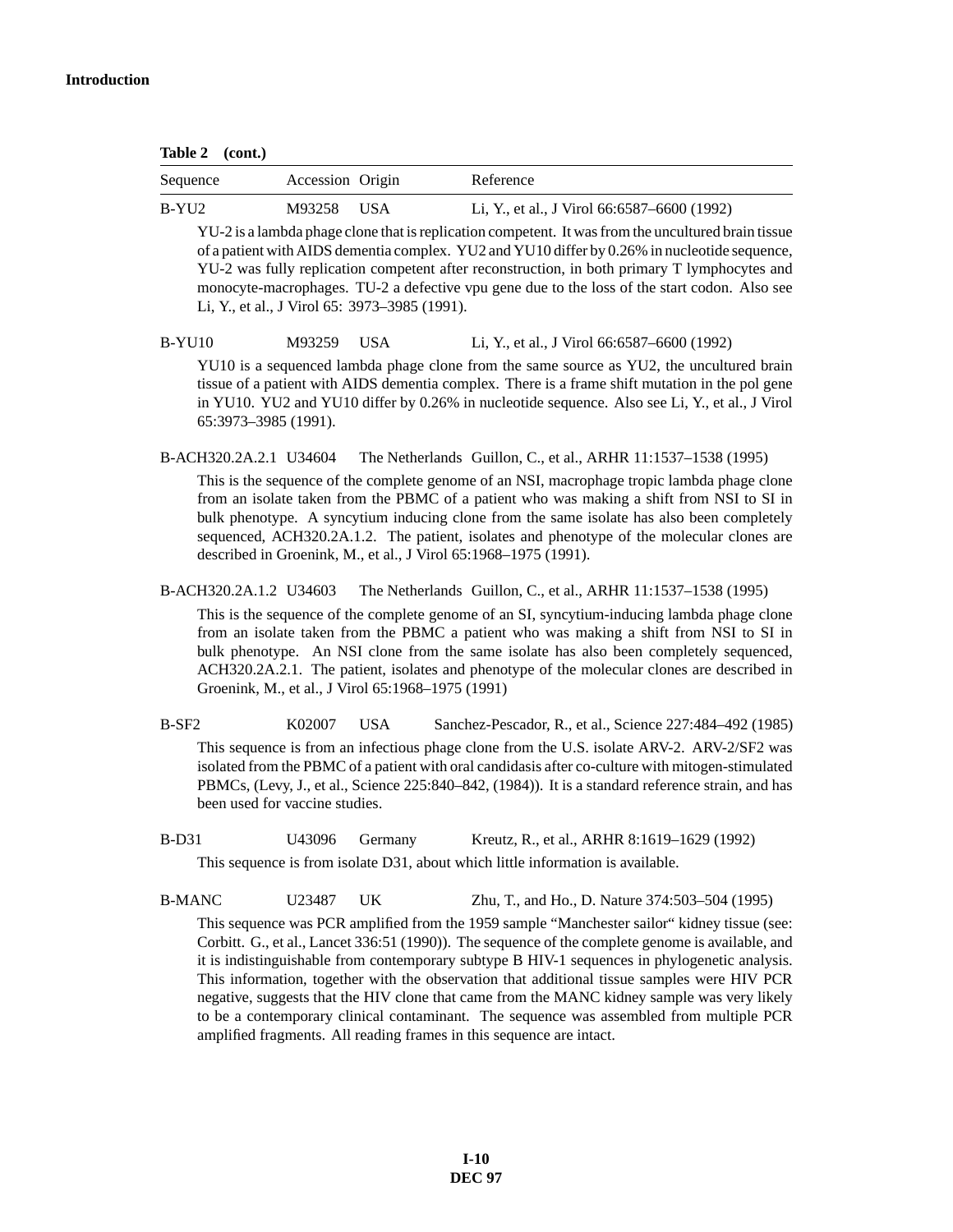**Table 2 (cont.)**

| Sequence     |  | Accession Origin Reference                                  |
|--------------|--|-------------------------------------------------------------|
| <b>B-HAN</b> |  | U43141 Germany Sauermann, U., et al., ARHR 6:813–823 (1990) |

HAN2 was isolated from a 39 year old homosexual German patient with AIDS related complex in 1986. This patient died from complications of AIDS in 1987. HAN2 was highly cytopathic in MT-2 cells. Genomic DNA from infected MT-2 cells was used to prepare a lambda phage genomic library. Two full-length clones, HAN2/2 and HAN2/3 were purified. Clone HAN2/3 was used for DNA sequencing, and has a defective env gene.

B-C18MBC U37270 Australia Deacon, N., et al., Science 270:988–991 (1995)

A sequence from one of the six Australian long term survivors (subject C18) that were all infected via blood transfusions with blood from the same HIV+ donor, D36, a homosexual male who was infected some time between Dec. 1980 and April 1981. All were healthy, and symptom-free 10 to 14 years after infection, in 1995, at the time of sampling. C18 was born in 1912, and was infected by transfusion in August of 1983. C18 PMBC DNA was PCR amplified in overlapping fragments which were cloned and sequenced. The virus is attenuated due to extensive deletions the nef coding region, and the U3 region of the LTR. Different members of the cohort have different patterns of nef deletions. The 18MBC sequence was assembled from multiple PCR amplified fragments. The authors point out the importance of Nef in determining the pathogenicity of HIV-1 and suggest this strain of HIV-1 as a possible basis for a live attenuated vaccine, or for further study of this approach.

C-ETH2220 U46016 Ethiopia Salminen, M. et al., ARHR 12:1329–1339 (1996)

ETH2220 is the first reported near full length subtype C sequence from Ethiopia. The patient sample from which this clone was obtained was taken in 1986. In its genomic organization, this clone closely resembles subtype A, B, and D isolates except that the core promoter contains three potential binding sites for the transcription factor NF-kB instead of containing two, a feature which was preserved in other Ethiopian C subtype samples, as well as C viruses from Zambia. This sequence was cloned as a PCR amplified near full length genome, and has a defective tat gene.

C-92BR025.8 U52953 Brazil Gao, F. et al., submitted (1997)

This sequence is from a PCR clone from a primary isolate that is part of a set of isolates obtained through the WHO Global Programme on AIDS (WHO Network, ARHR 10:1327–1344 (1994)). 92BR025 was from a 23 year old male hemophiliac from Porto Alegre, Brazil. He had recently seroconverted, though sometime more than 1.2 months prior to the date this blood sample was collected in 1992. He was asymptomatic, and had not taken any anti-retroviral therapy prior to sampling. The isolate 92BR025 was established and propagated by short-term cocultivation with normal donor lymphocytes, and then the near full length genome was PCR amplified and sequenced. The HIV isolate BR025 exhibited an NSI phenotype when assayed by the WHO. The clone has two inframe stop codons in pol at positions 2141, and 3115, and a frame shift mutation at position 4131. This sequence was kindly made available prior to publication, and the manuscript is currently submitted (Gao F., et al., submitted (1997)). Additional env, nef, and ltr region sequences are available from this isolate: U09126, U09132, U51282, and U15121.

D-84ZR085 U88822 Zaire Gao, F. et al., submitted (1997)

Sample 84ZR085 was obtained from an AIDS patient from Zaire. The near full length genome was cloned in phage and sequenced. D-84ZR085 is subtype D. There was a frame shift mutation in gag/pol, position 1692. This isolate was obtained from Thomas Jefferson University, and isolate phenotyping information was not available. This sequence was kindly made available prior to publication, and the manuscript is currently submitted (Gao, F., et al., submitted (1997)).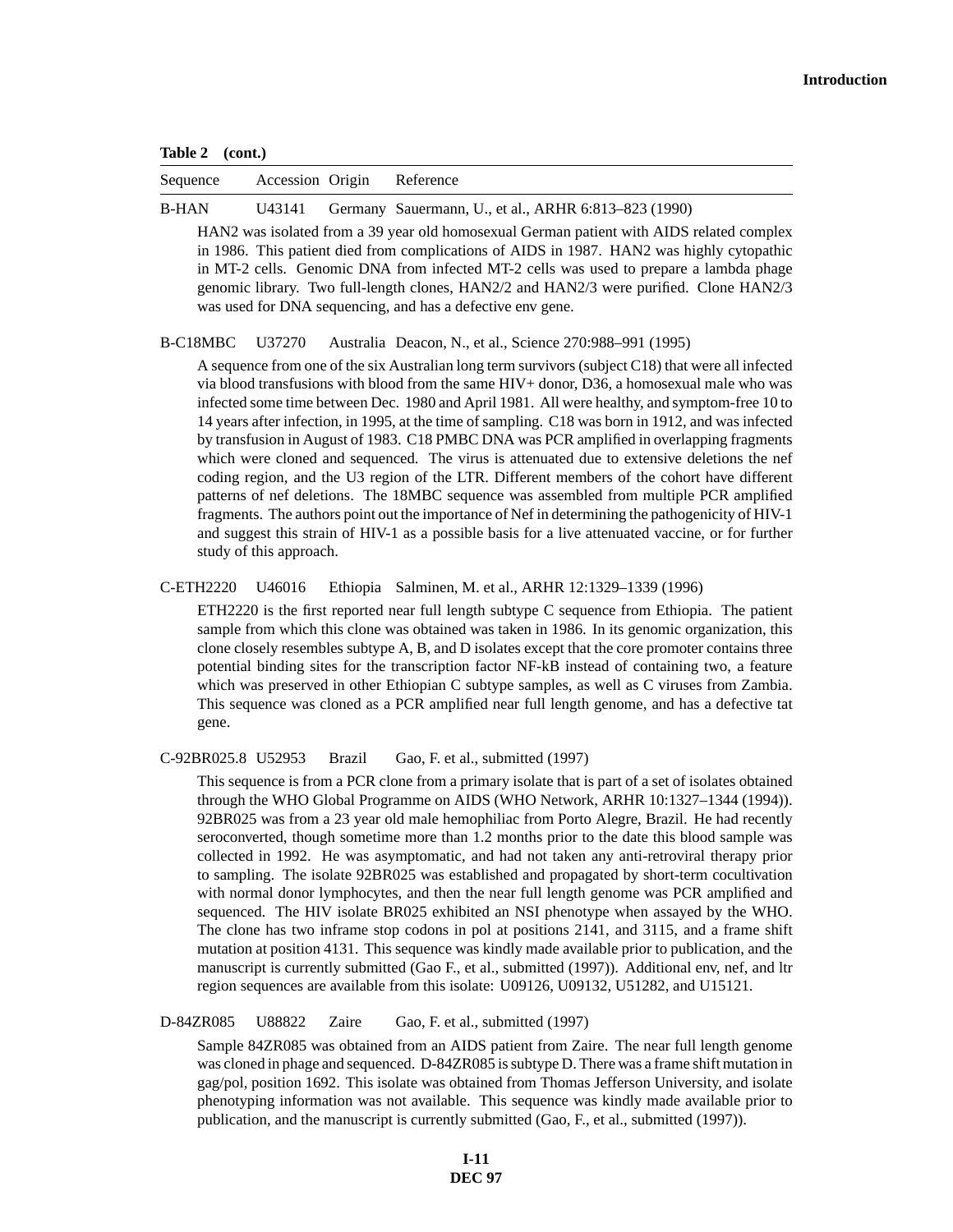**Table 2 (cont.)**

| Sequence | Accession Origin Reference |                                                       |
|----------|----------------------------|-------------------------------------------------------|
| D-NDK    |                            | M27323 Zaire Spire, B. et al., Gene 81:275–284 (1989) |
|          |                            |                                                       |

This is an infectious molecular clone derived from a very cytopathic isolate. It was cloned in phage and is replication competent. All reading frames in this sequence are intact. Spire et al. reported that only minor sequence differences appear to be responsible for the "acute biological effect". This sequences clusters with HIV-1 subtype D in phylogenetic analysis.

D-Z2Z6 M22639 Zaire Theodore, T. and A. Buckler-White, Unpublished (1988)

An infectious molecular clone of this virus was created by reconstruction. It was cloned in phage and sequenced from the isolate Z2, also called CDC-Z34. All reading frames in this sequence are intact.

D-ELI K03454 Zaire Alizon, M. et al., Cell 46:63–74 (1986)

This sequence is of a phage clone derived from the Zairean isolate ELI. ELI was recovered in 1983 from a 24 year old woman with AIDS. All reading frames are intact. A reconstructed infectious clone is available. Gag (M27954) and env (M27949) sequences from the same isolate are also available.

D-94UG114.1 U88824 Uganda Gao, F. et al., (1997)

Sample 94UG114 was obtained from an asymptomatic 31-year-old man from Butuku, Uganda, as part of the WHO/UNAIDS study. He had not taken any anti-retroviral therapy prior to sampling. His risk factor for infection was heterosexual contact. The near full length genome was PCR amplified from a short term culture of a PBMC sample and sequenced. 92UG114.1 is subtype D. There were no defective gene products, and an infectious molecular clone of 94UG114.1 is available. The isolate from which this sequence was derived is NSI by an MT-2 assay. This sequence was kindly made available prior to publication, and the manuscript is currently (Gao F., et al., submitted (1997)).

F-93BR020.1 AF005494 Brazil Gao, F. et al., submitted, (1997)

This isolate is part of a part of a set obtained through the WHO Global Programme on AIDS (WHO Network, ARHR 10:1327–1344 (1994)) and came from a asymptomatic HIV seropositive 52 year old man from Rio de Janeiro, Brazil, sampled in 1993. The risk factor for infection was bisexual contact. The isolate 92BR020 was established and propagated by short term cocultivation with normal donor lymphocytes, and then the near full length genome was PCR amplified and sequenced. The isolate 93BR020 was described as syncytium inducing (SI) using an MT-2 assay. An envelope gene sequence from this isolate is described in Gao, F., et al., J Virol 70, 1651–1657 (1996). This sequence was kindly made available prior to publication, and the manuscript is currently submitted Gao, F., et al., (1997)).

H-90CF056.1 AF005496 CAR Gao, F. et al., (1997)

This sequence clusters with available HIV-1 subtype H sequences in phylogenetic analysis, and is the first available full length H subtype sequence . The isolate comes from Bangui, in the Central African Republic, and was sampled in 1990, from an asymptomatic individual, who had no anti-retroviral therapy. The isolate had an NSI phenotype by an MT-2 assay, and the sample was obtained from the Pasteur Institute, Bangui. The isolate 90CF056 was established and propagated by short term cocultivation with normal donor lymphocytes, and then the near full length genome was PCR amplified, cloned and sequenced. The isolate was at one point designated 90CR056, but was changed to 90CF056 as CR stands for Costa Rica, and CF for Central African Republic. The first genetic characterization of this virus isolate (an env V3 sequence designated 4056, Gen-Bank accession number L11497, Murphy, E., et al., ARHR 9:997–1006 (1993)) left the subtype designation as unclassified, but a second study of this env region sequence classified it as subtype H (Janssens, W., ARHR 10:877–879 (1994)). This sequence was kindly made available prior to publication, and the manuscript is currently submitted (Gao, F., et al., (1997)). An additional ltr (U51290) and env and nef genes are available from this isolate (U08797 and U27401).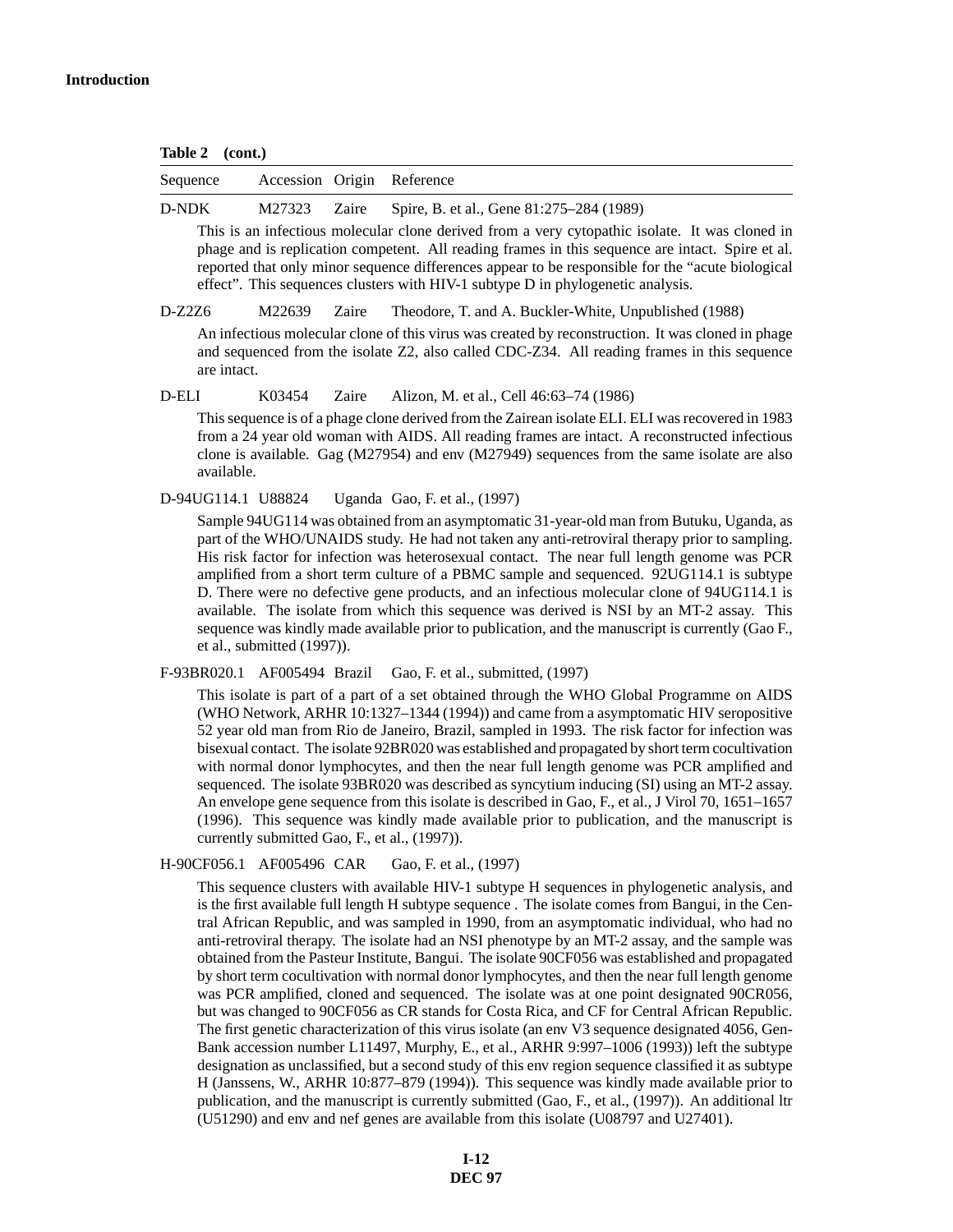**Table 2 (cont.) Inter-subtype recombinants**

| Sequence | Accession Origin Reference |  |
|----------|----------------------------|--|
|          |                            |  |

AC-ZAM184 U86780 Zambia Salminen, M., et al., J Virol 71:2647–2655 (1997)

The envelope gene from this sample taken from a Zambian woman in 1990 (Louwagie, J., et al., J Virol 69:263–271, 1995) proved to be an A/C recombinant in subsequent phylogenetic analyses (D. Robertson et al., Nature 374:124–126 (1995)). The full length provirus was recovered using PCR, and sequenced, according to the method described in Salminen, M., et al., Virology 213:80–86 (1995). Additional clones from serial samples from the index case ZAM184, and from her spouse who was also HIV-1 positive ((GenBank Accession # U86768-U86781, inclusive) represent gag, env, or additional full sequences from this couple. The A/C mosaic pattern of the full length genomic sequence is presented in Salminen, M., et al., J Virol 71:2647–2655 (1997), and also in Robertson, D., et al., part III pages 25–30, of this compendium, 1997. All coding sequences are intact. L22955.

AC-92RW009.6 U88823 Rwanda Gao, F., et al., submitted, (1997)

The isolate 92RW009 was part of the set generated through the WHO Global Programme on AIDS (see: WHO Network, ARHR 10:1327–1343 (1994)). The virus was derived from an asymptomatic 24 year old woman from Kigali, Rwanda, whose route of infection is thought to be heterosexual contact, and who had no anti-retroviral therapy. The clone has a frameshift mutation in gag at position 213. The blood sample was taken in 1992. The original env and gag sequence from this isolate clustered with HIV-1 subtype A sequences (Gao, F., et al., ARHR 10: 1359– 1368 (1994)), however subsequent in-depth analysis of the full length genome sequence from this isolate suggests it is an AC mosaic sequence with multiple crossover points. The full length sequence and the information concerning its mosaic nature was kindly made available prior to publication, and the manuscript is currently submitted (Gao, F. et al., (1997)). The breakpoints are mapped in Robertson, D., et al., part III pages 25–30, of this compendium, 1997. The cytopathic effect of both the primary isolate from this patient, and from early passage cultured virus was NSI on MT-2 cells when analyzed by two different WHO labs in 1993–1994 (WHO Network, ARHR 10:1327–1343 (1994), and De Wolf, F., et al., ARHR 10: 1387–1400 (1994). The NIAID 1997 Reference Reagent Catalog classifies it as NSI. However, more recent papers (Zhang L., et al., Nature 383:768 (1996) and Zhang L., et al., ARHR 13(16), 1357–1366 (1997), classify it as SI. This sequence is from PCR-amplified proviral DNA harvested from PBMCs from the NIH NIAID reagent repository. The NSI phenotyping was determined using earlier passages, and SI was associated with later passages, (J. Bradac, personal communication). Both the full length clone 92RW009.6 and the partial gp120 clone 92RW009.14 (accession U08793) were amplified from the same DNA extracted from a short term primary PBMC culture prepared by Ogden Bioservices, stored in the NIAID Research Reagent Repository, lot 1. Other env sequences from this isolate are: U16221, U08793, U13441, U16220, and U16222, and a gag sequence is U86545.

ADI-MAL K03456 Zaire Alizon, M. et al., Cell 46:63–74 (1986)

This sequence is from a lambda phage clone derived from the Zairean isolate MAL. MAL was recovered in 1985 from a 7 year old boy with ARC, probably infected by a blood transfusion in 1981, as his parents were seronegative. All reading frames are intact except for vpu, due to the loss of a start codon. A reconstructed infectious clone is available. MAL was one of the first African sequences characterized, and soon after the initial characterization it was determined to be a mosaic (Li, W.-H., et al., Genetics 116:s44 (1987)). Recent analysis suggests that it has three different distinct subtype associations, A, D and I, and some regions that are difficult to characterize as associated with any known subtype (see Robertson, D., et al., part III pages 25–30, of this compendium, 1997). The I association is based on phylogenetic associations with a clone from Cyprus isolate that was the first I subtype characterized (94CY032), the 94CY032 clone appears to be and A-G-I mosaic (Robertson, D., et al., part III pages 25–30, of this compendium, 1997).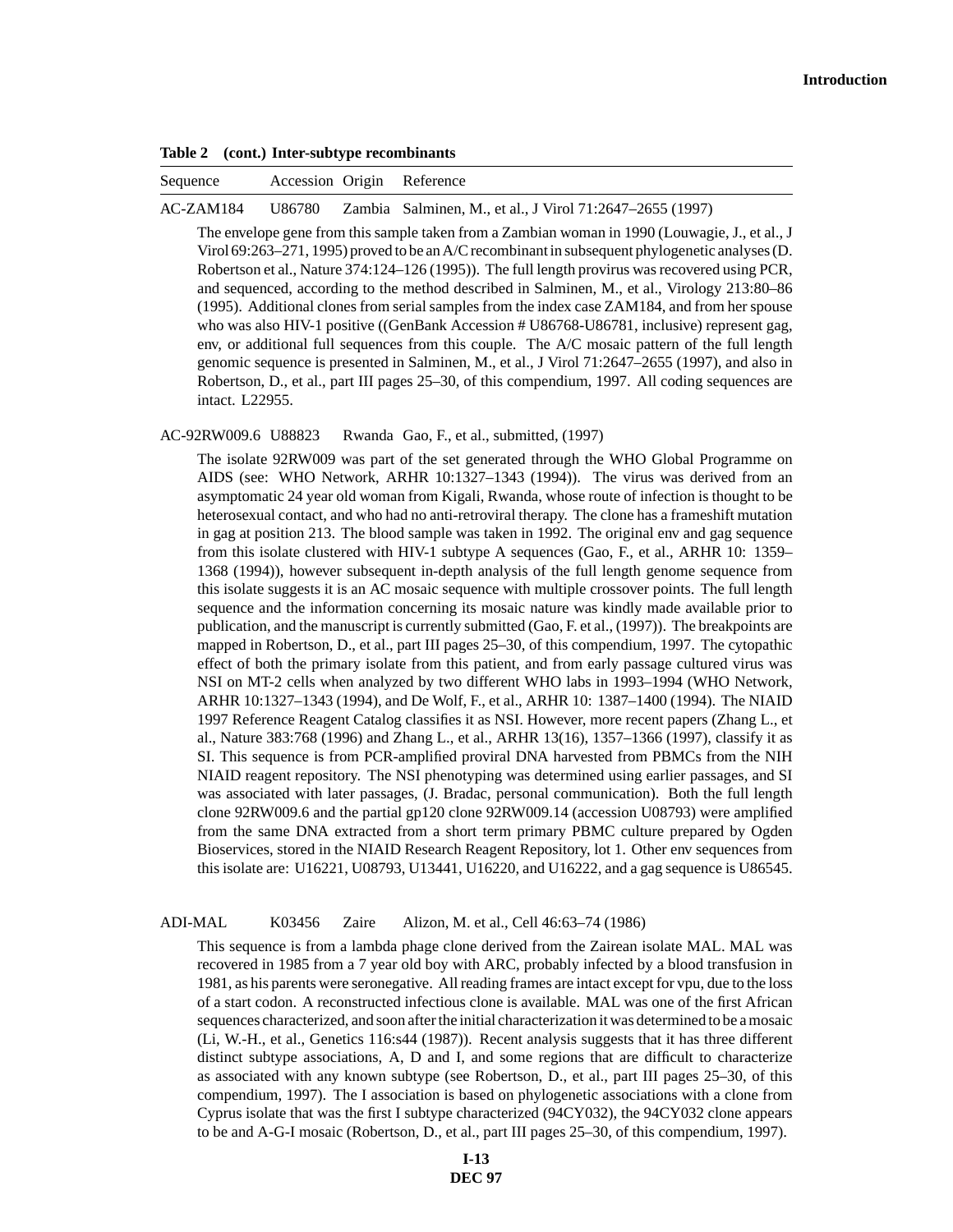| Table 2 | (cont.) |
|---------|---------|
|---------|---------|

| Sequence | Accession Origin Reference |  |
|----------|----------------------------|--|
|          |                            |  |

AE-93TH253.3 U51189 Thailand Gao, F. et al., J Virol 70:7013–7029 (1996)

This virus was isolated in 1993 from a 21 year old man from Chiang Mai, Thailand, who had end-stage AIDS. The isolate was previously designated CMU010, or 302053. The isolate was expanded in donor PBMCs, then in H9 cells, then a lambda phage clone was generated and sequenced. The sequence has a defective vpu due to the lack of a start codon, and a defective env gene. Like other "E" subtype viruses from both Asia and Africa, large stretches of the genome are associated with the A subtype, and all share a common mosaic pattern of A/E breakpoints, suggesting that the currently identified A-E recombinants all share a common ancestor. The breakpoints are mapped in Robertson, D., et al., part III pages 25–30, of this compendium, 1997.

AE-CM240 U54771 Thailand Carr, J. et al., J Virol 70:5935–5943 (1996)

Blood from an asymptomatic heterosexual 21-year-old Thai man was transported from Thailand to the USA where PBMCs were separated and co-cultivated with PHA-stimulated donor PBMCs. DNA from p24 antigen-positive culture was used to PCR amplify the proviral DNA. The complete genomic sequence of the provirus was determined by the compilation of three clones containing different parts of the viral genome. CM240 is an example of a Thai subtype E virus, which is a mosaic of a clade A virus and clade E virus, with the gag gene (and other regions) of subtype E viral genome falling within clade A in phylogenetic analysis. This is the pattern of A-E sequences found throughout Asia and Africa, and no full length E subtype reference strain has been identified (as for 93TH253). Carr et al. provide detailed analysis of the breakpoints, and point out that the A/E mosaic genomes have a natural pseudotype structure where the external envelope protein spikes on the virion essentially are contributed by the E subtype, and the rest of the viral proteins have a subtype A origin. The breakpoints are also mapped in Robertson, D., et al., part III pages 25–30, of this compendium, 1997. See also the env sequence from the same isolate (L14572), Mascola, J., et al., JID 169:48–54 (1993)

AE-90CF402.1 U51188 CAR Gao, F. et al., J Virol 70:7013–7029 (1996)

The isolate 90CF402 was sampled from a man from Bangui, the Central African Republic, who was suffering from AIDS-related conditions. His risk factor for infection was heterosexual contact. The isolate was first adapted to growth in chimpanzee cells, then re-expanded in human PBMC before a lambda phage clone was generated and sequenced. The sequence has a defective vpu due to the lack of a start codon, and a defective vif gene. A reconstructed infectious molecular clone is available. The pattern of subtype A-E recombination breakpoints is shared between A-E subtype sequences from Thailand and from the Central African Republic, suggesting a shared ancestral recombined virus that arose prior to the subsequent epidemics in the two areas. The breakpoints are mapped in Robertson, D., et al., part III pages 25–30, of this compendium, 1997.

AGI-Z321 U76035 Zaire Choi, D. et al., ARHR 13:357–361 (1997)

Z321B is a later passage of isolate Z321 (see GenBank Accession Numbers M15896, U50208, and U50207); Z321 was isolated from a 1976 Zairean serum sample. Z321 was grown to industrial scale as a chronically infected T-cell line to manufacture an inactive, therapeutic HIV-1 immunogen. Z321B was then established from this industrial scale stock. The genomic sequence was derived from multiple PCR clones amplified from Z321B. Z321B contains a mutation in the termination codon of the tat gene, (bases 2294–2296) so that the tat gene of HIVZ321 extends further downstream (bases 2342–2344), and has a defective vpr and vpu. Recent analysis suggests that it has three different distinct subtype associations, A, G and I, and some regions that are difficult to characterize as part of any known subtype (see Robertson, D., et al., part III page 25–30 of this compendium, 1997). The I association is based on phylogenetic associations with a clone from Cyprus isolate that was the first I subtype characterized (94CY032). The 94CY032 clone also appears to be an A-G-I mosaic (Robertson, D., et al., part III pages 25–30, of this compendium, 1997).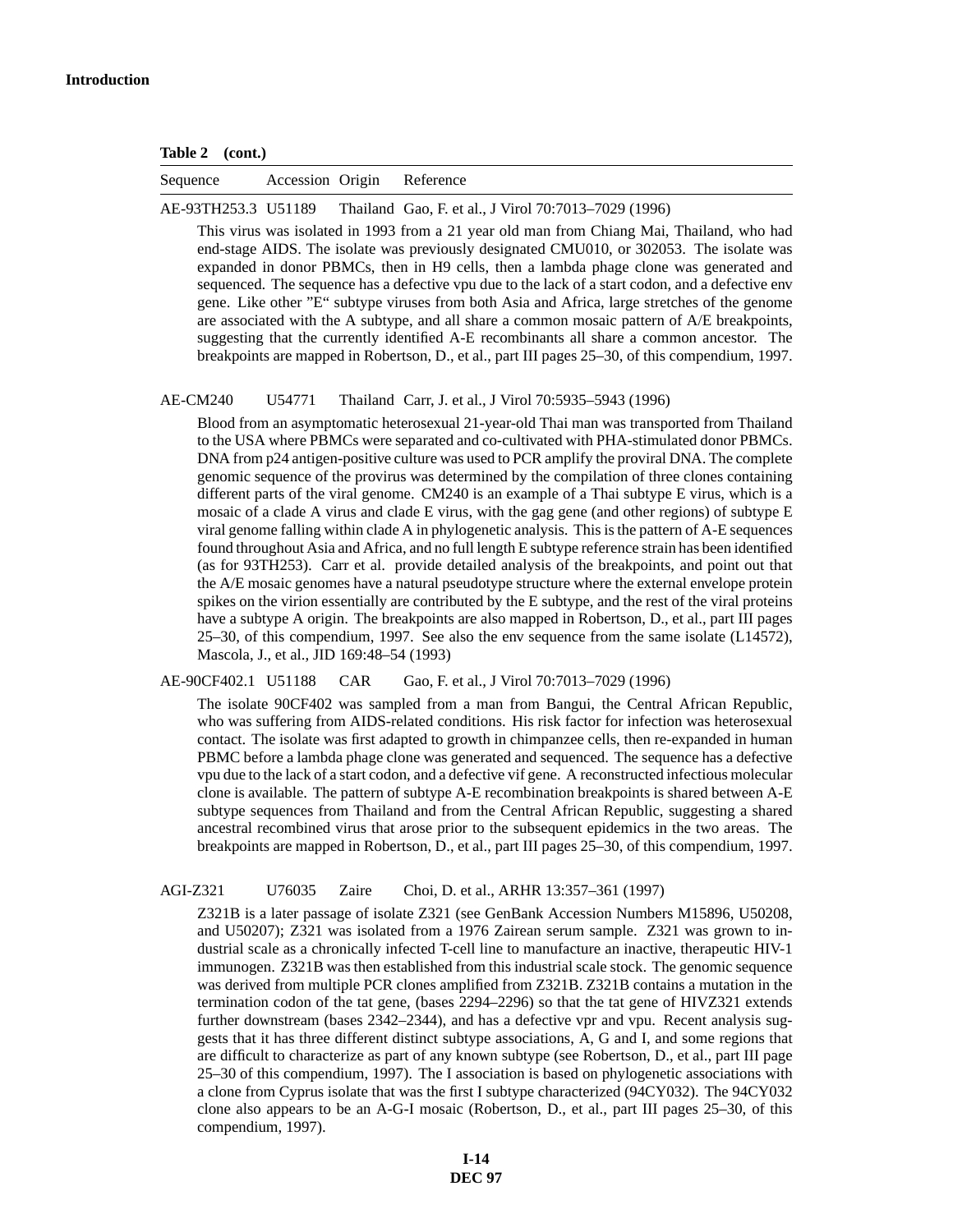| Table 2 | (cont.) |
|---------|---------|
|---------|---------|

Sequence Accession Origin Reference

AG-92NG083.2 U88826 Nigeria Gao, F. et al., submitted (1997)

This sequence is from a PCR clone from a primary culture from the NSI isolate 92NG083; the sample was taken in 1992 from an AIDS patient from Jos, Nigeria. The isolate was originally called JV1083, but was renamed 92NG083 to be consistent with WHO nomenclature. While originally described as subtype G in env (Abimiku, A., et al., ARHR 10:1581–1583 (1994)), analysis of the full length genome revealed mosaic A/G regions. The breakpoints are mapped in Robertson, D., et al., part III pages 25–30, of this compendium, 1997. The full length clone has an altered initiation codon at position 157 and an inframe stop codon at position 360 in gag, and a vpu frameshift mutation at position 5462. This sequence was kindly made available prior to publication, and the manuscript is currently submitted (Gao F., et al., submitted (1997)).

AG-92NG003.1 U88825 Nigeria Gao, F. et al., submitted (1997)

This sequence is from a PCR clone from an NSI primary culture from isolate G3, renamed 92NG003 to be consistent with WHO nomenclature. The sample was taken in 1992 from a 27 year old, asymptomatic HIV seropositive female prostitute from Jos, Nigeria. (Abimiku, A., ARHR 10:1581–1583 (1994), env sequence accession number U13208). The isolate came from the Institute of Human Virology, Baltimore, MD. This sequence was kindly made available prior to publication, and the manuscript is currently submitted (Gao F., et al., submitted (1997)). While originally described as subtype G in env, this genome has mosaic A/G regions. The breakpoints are mapped in Robertson, D., et al., part III pages 25–30, of this compendium, 1997. There are frameshift mutations associated with 10–16 bp deletions in vpr and vpu, at positions 5024 and 5485, as well as deletions totaling 33 bp near the 3' end of the V3 loop. Nef has an altered initiation codon at position 8113.

### AG-IbNg L39106 Nigeria Howard, T. et al., ARHR 12:1413–1425 (1996)

HIV-1 sample IbNg was isolated from the PBMCs of an asymptomatic 23 year old man from Nigeria. DNA from this isolate was PCR amplified and cloned, with the complete genome sequence derived from multiple PCR amplification products. The partial env gene sequence (U48628) was originally designated subtype A (Howard, T. et al., ARHR 10:1755–1757 (1994)), as was the full length genome. The full length sequence was eventually shown to be an A-G recombinant with multiple cross-over points The breakpoints are mapped in Robertson, D., et al., part III pages 25–30, of this compendium, 1997. The IbNg sequence has a 16 bp insertion within the Lys-tRNA primer binding site, just 3' of the 5' LTR. It also has a single nucleotide deletion in tat cds at position 5449.

BF-93BR029.4 AF005495 Brazil Gao, F. et al., submitted, (1997)

The isolate 93BR029 is part of a set of isolates obtained through the WHO Global Programme on AIDS (WHO Network, ARHR 10:1327–1344 (1994)), and came from a asymptomatic HIV seropositive 17 year old male, with unknown risk factor, from Sao Paulo, Brazil, sampled in 1993. The isolate had an NSI phenotype by an MT-2 assay. The isolate 93BR029 was established and propagated by short term cocultivation with normal donor lymphocytes, and then the near full length genome was PCR amplified and sequenced. An envelope gene sequence from this isolate is described in Gao, F., et al., J Virol 70, 1651–1657 (1996), U27413, and an LTR sequence is also available U51291. The envelope gene was first described as an F subtype, however subsequent phylogenetic analysis of the full length genome indicated that the clone is a mosaic with regions of B and F subtype. The breakpoints are mapped in Robertson, D., et al., part III pages 25–30, of this compendium, 1997. There are two frame shift mutations in gag, in positions 269 and 472. This sequence was kindly made available prior to publication, and the manuscript is currently submitted (Gao, F. et al., (1997)).